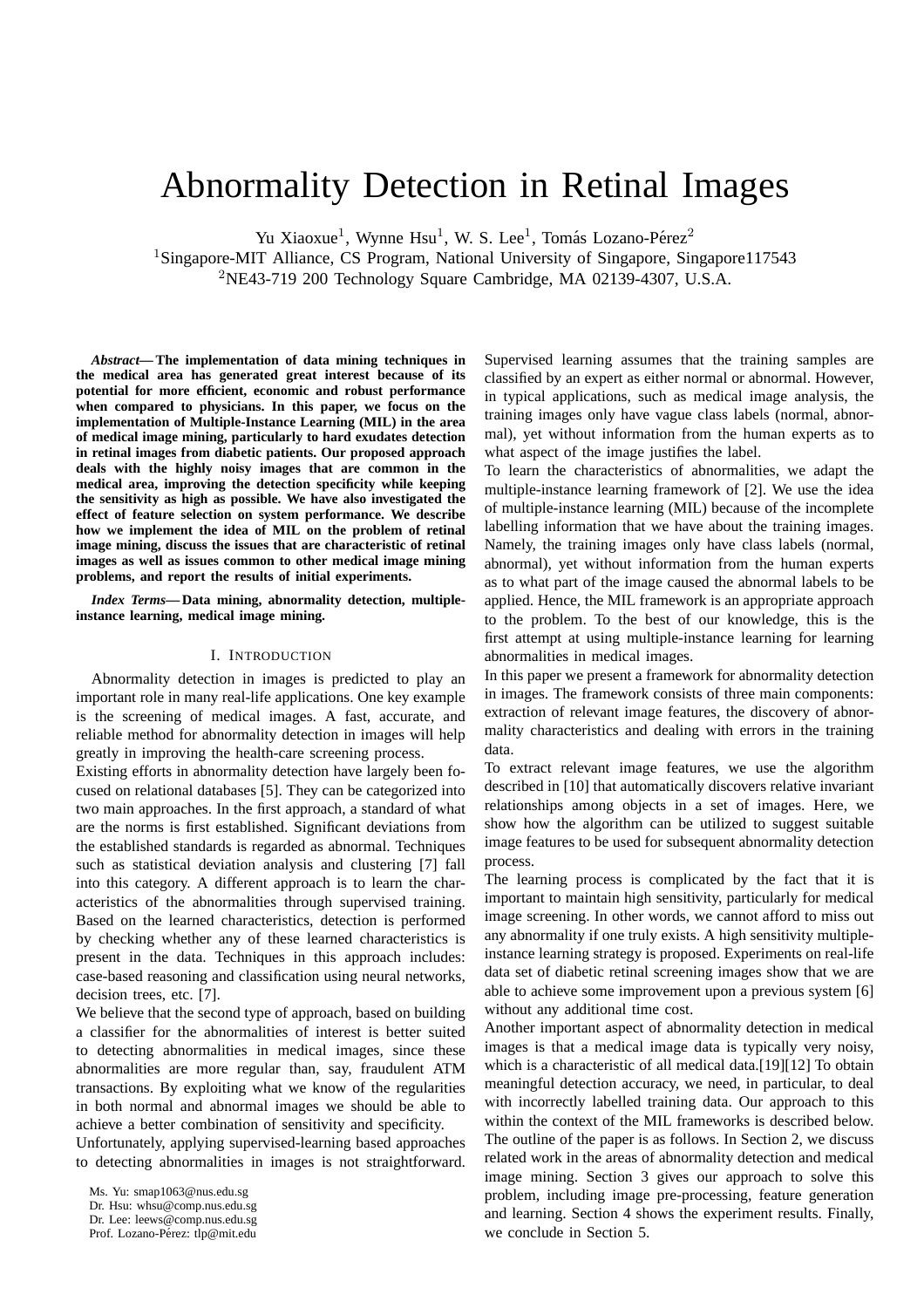## II. RELATED WORK

Here we define "Abnormality Detection" as detecting rare abnormal objects in a data set, via modelling the rare objects themselves, instead of the normal objects. For example, if we want to detect a certain fraudulent activity in the usage of credit cards, we would do it by learning a definition of such fraudulent activity, followed by detecting any such activities in the customer usage data according to this definition. This is quite different from approach of learning the characteristics of normal objects first, and then classify sufficiently different objects as abnormal ones. Which approach is preferable will depend on the application domain. We believe that characterizing the abnormal objects directly is appropriate for the medical image domain.

Recently, there has been an increased interests in medical image abnormality detection. Parr, *et al.*, applied model based classification to detect anatomically different types of linear structures in digital mammogram, in order to enable accurate detection of abnormal line patterns.[16] El-Baz and his colleagues proposed a method based on analysis of the distribution of edges in local polar co-ordinates to detect lung abnormalities in 3-D chest spiral CT scans [3].

Such detection is a challenging task due to the similarity between the real abnormalities and other normal patterns in the images. Consequently most algorithms produce a large amounts of false positives.[16] Here, we represent the medical image abnormality detection problem as a multiple-instance learning (MIL) problem,[2][14] in order to reduce the large amount of false positives while maintaining the true positives detection accuracy. [17], [21] and [11], have applied the multiple-instance learning framework to images where the main target is to detect the existence of some pre-defined objects in a series of images. Their problem is slightly easier since the demands on sensitivity are very different.

# III. OUR PROPOSED APPROACH

## *A. Overview*

Figure 1 gives an overview of the major steps involved in the detection of abnormality in images. Initially, a subset of the images are processed to obtain the relevant features for learning the characteristics of the abnormalities in the images. [10] makes the observation that in images, more often than not, it is the relative relationships among the image features that are meaningful for interpretation. Based on this observation, we employ the ViewpointMiner[10] to first discover the significant patterns among features. These patterns serve as important hints as to the type of image features to be extracted for the subsequent learning process.

Once the training images have been processed to extract the relevant image features, we transform the problem of abnormality detection in images to a multiple-instance learning problem. We introduce the notion of "Fake True Bag" to deal with outliers among the training images. This allows us to reduce the large number of false positives while maintaining a high-level of true positive detection in the presence of noise. When the learning is completed, the results are then used to



Fig. 1. Image Abnormality Detection Using Multiple-Instance Learning

detect the presence of abnormality in the new set of images. Details of each step are provided in the following subsections.

# *B. Image Pre-Processing Feature Selection*

Most high-level image feature extraction requires some form of human intervention. We do not have a good mapping that maps the low-level image features (color, texture, etc.) to the high-level image features (lesions, blood vessels etc.). As a result, most image feature extraction processes are domainspecific and highly specialized. Therefore, it is important to give the background of the type of medical images we are dealing with in this paper before we proceed to describe the image feature extraction process.

In this paper, we focus on retinal images. In particular, we attempt to identify abnormalities relating to diabetic retinopathy. One of the symptom of diabetic retinopathy is the presence of exudates. Exudates show up as random bright patches around the inter-vascular region. They vary in shapes and sizes (see Figure 2). A number of methods have been proposed to detect the presence of exudates through image processing techniques. [13] shows that using the features such as size, shape and texture in isolation is insufficient to detect hard exudates accurately. If the background color of a retinal image is sufficiently uniform, a simple and effective method to separate exudates from the background is to select proper thresholds [20]. [9] has developed a system for detecting the presence of exudates based on clustering and classification techniques. Among the features extracted by [9] are:

- **Size**: The size of a suspected exudate.
- **Average Intensity**: The average intensity of a suspected exudate.
- **Average Contrast**: The average intensity of the suspected exudate with respect to the average intensity of its surrounding region.
- **Optic Cup-Disc Ratios**: Figure 3 shows the optic disc (the bright area within the gray oval). The optic cup is the brightest region within the disc. According to domain knowledge, the ratio of the cup-disc is typically 0.3. If the ratio is too large, it indicates that a detected bright spot is likely to be a true positive.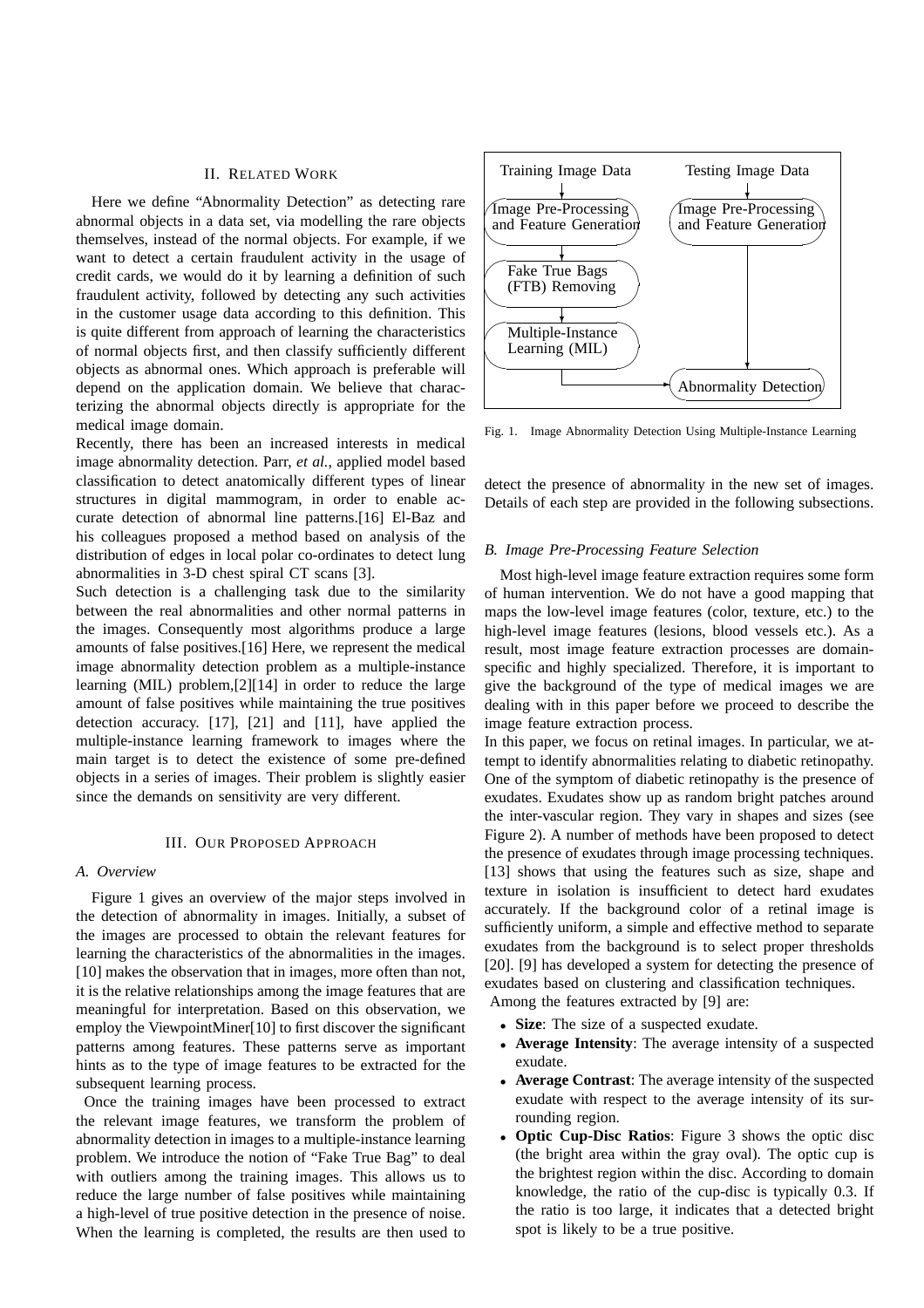

Fig. 2. Original retinal image: The hard exudates (the bright patches) will be two spots on the processed image



Fig. 3. Detect Optic Disc in a Retinal Image

While these features are able to maintain a 100% true positive detection rate, their false positives detection rate is very high(about 76.52% of images detected as "with exudates" are actually without any exudates).

Here, besides the features mentioned above, we employ the ViewpointMiner [10] to discover significant relative relationships in the set of retinal images. The essential idea behind ViewpointMiner is to iteratively generate  $k$ -objects patterns from  $k - 1$ -objects patterns such that certain fixed distance or orientation relationships are maintained. Here, we fix one of the objects to be the optic-disc and discover that the exudates exhibit interesting distribution around the optic disc (see Figure 4). The darker the region is, the more patterns are instances are foud within this region.

Clearly, the relative distance between a suspected exudates and the optic disc is a useful feature for detecting false positives. We extract this feature as follows.

**Optic Disc Distance**: the optic disc distance of each suspected exudate is the ratio of the distance between the suspected exudate and the center of the optic disc to the distance between



Fig. 4. Exudates Distribution According to the Optic Disc

the center of the optic disc to the periphery of the retina. To generate the feature values above, we take the processed images of ADRIS exudates detection[6] and the original retinal images as our input data. Each region on the processed images will be recorded as a potential exudate, and we apply some simple image growing methods to combine several regions that are very close to each other into a bigger region. Such a combination was implemented based on data from the original image, i.e., if these regions correspond to several bright patches close to each other in the original retinal image, we take them as several parts of one unique region which was split during the processing in the ADRIS system. After detecting the positions of the regions in the images, we can generate the corresponding feature values of each region. Once we have transformed the retinal images into a table of extracted features, we proceed to the learning phase.

# *C. Multiple-Instance Learning*

One characteristics of medical images is that as long as there exists **one** abnormality in an image, that image is classified as abnormal. All existing retinal image abnormality detection algorithms reviewed in this paper make the assumption that each potential abnormality region in the training data set has been correctly labelled by human experts or according to some pre-defined rules. However, this is certainly not true in practice. Medical professionals only label an **image** as normal or abnormal. They do not look for the presence of all abnormalities in an image before concluding that an image is abnormal.

To model such a scenario, we represent our problem as a multiple-instance learning problem. The multiple-instance learning problem can be easily understood by the following example. Suppose there is a lock that we want to open, and there are some key chains available. We know which key chains contain the key that can open the lock. Without testing all the keys in those key chains, can we find a pattern for the desired key(s)? In other words, if we are given bags of examples and we know the label of each bag (positive or negative), can we infer the defining characteristics of the positive examples.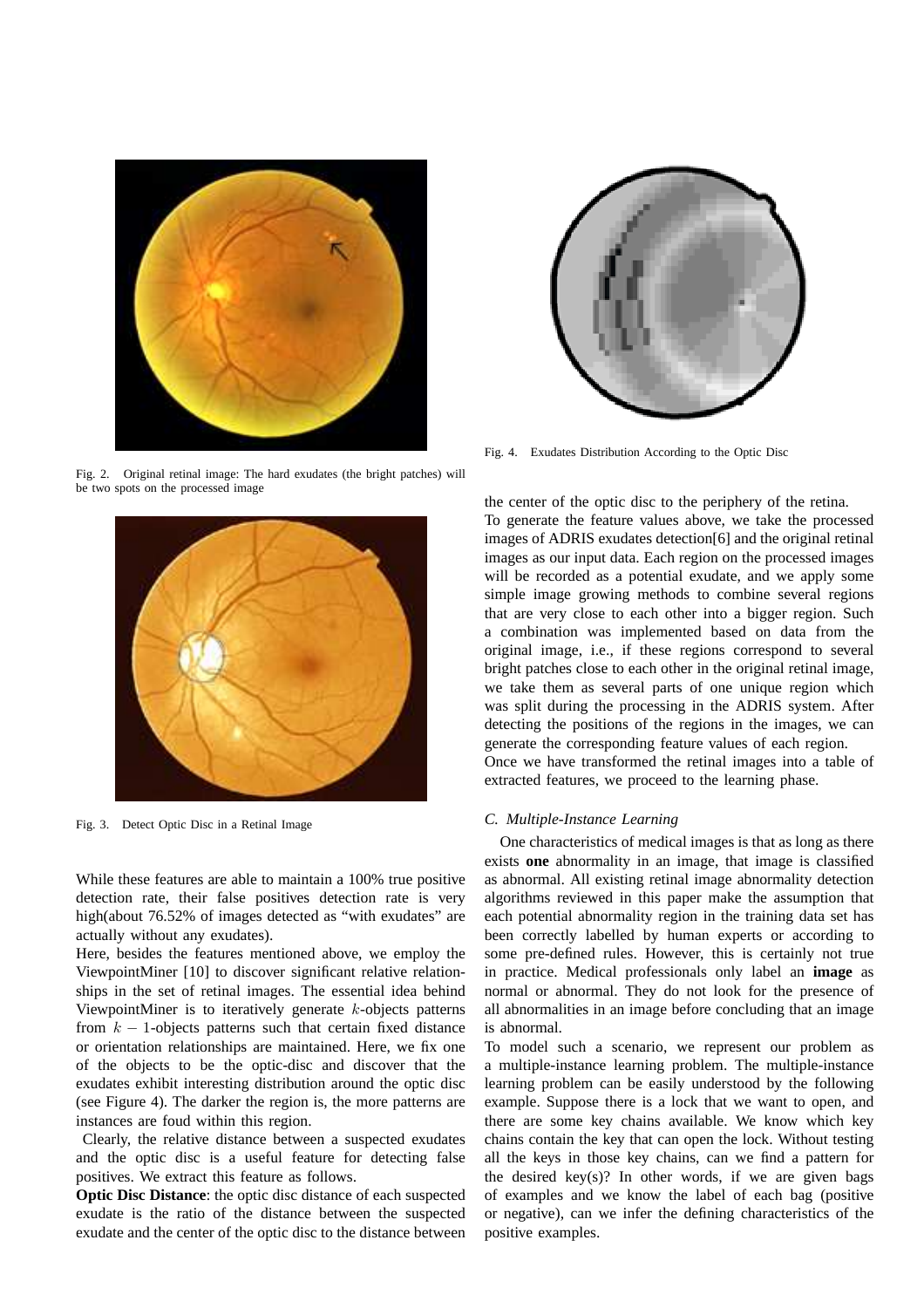The multiple-instance learning problem was first introduced in [2]. Subsequent works [14] [17] [21] [22] extend the framework and apply it to other applications. Here, we map our retinal image abnormality detection problem to a multipleinstance learning problem as follows:

- **Instance**:Each instance consists of the extracted features of a suspected exudate region (see Section 3.2).
- **Bag**:Each bag refers to a retinal image, and it contains all the instances within this image.
- **True Bag**:A bag is labelled as "true", i.e., "with exudates", if and only if at least one of the instances within this bag is a true positive.
- **False Bag**:A bag is labelled as "false", i.e., "without exudates", if and only if none of the instances within this bag is true positive.

For ease of reference, from now on, we will call those instances from true bags *True Bag Instances*, while those instances from false bags will be called as *False Bag Instances*. Note that not all instances from true bags are true positives, that is, actual exudates. To solve the multiple-instance learning problem, we implement two different algorithms, the Diverse Density Algorithm (DD) and the Axis-Parallel Rectangles Method (APR).

*1) Diverse Density Algorithm:* The basic idea behind the Diverse Density (DD) algorithm introduced in [14] is to try to find certain point in the feature space whose ratio of the density of true positives to that of false positives is highest. For our retinal images, DD assumes that there exists one "typical true instance". In the area near this instance, one can expect that the density of true bag instances to be high, while the density of the false bag instances to be low. We define "Diverse Density" as the ratio of the true instance density to the false instance density. With this, we can find the typical true instance by maximizing the diverse density in the feature space.

Let us denote the  $i^{th}$  true bag as  $B_i^+$ , the  $j^{th}$  instance in that bag as  $B_{ij}^{+}$ , and the value of the  $k^{\dot{t}h}$  feature of that instance as  $B_{ijk}^+$ . Likewise we denote  $B_i^ \overline{i}$ ,  $B_{ij}^-$  and  $B_{ij}^ \bar{i}$ <sub>ijk</sub>. Assume the typical true instance we are looking for is a single point  $t$ in the feature space, and with the additional assumption that the bags are conditionally independent given the target  $t$ , we represent the problem as maximizing the following value:

$$
V(t) = \arg\max_{x} \prod_{i} \Pr(x = t \mid B_{i}^{+}) \prod_{i} \Pr(x = t \mid B_{i}^{-}) \tag{1}
$$

And for a bag  $B_i$  (either  $B_i^+$  or  $B_i^ \binom{1}{i}$ , using a noisy-or model, we can get the probability that not all instances miss the target is:

$$
\Pr(x = t \mid B_i) = \prod_j (1 - \Pr(x = t \mid B_{ij}))
$$
 (2)

We model the causal probability of an individual instance on a potential target as related to the distance between them:

$$
Pr(x = t | B_{ij}) = exp(- || B_{ij} - x ||^2)
$$
 (3)

Finally, the distance between two points in the feature space is calculated by:

$$
\|B_{ij} - x\|^2 = \sum_k s_k^2 (B_{ijk} - x_k)^2 \tag{4}
$$

while  $s_k$  are the pre-defined weighting factors.

To search the feature space, we implement a gradient descent search method (see Algo GradientDD) with some initializing strategy. For the gradient search method, the choice of the starting point is very important. By intuition, the instances from the true bags should be some good starting points. Hence we use gradient search to find one "hypothesis" starting from each instance of the "starting true bags", based on the training set. These hypotheses will be validated upon a validation set, to choose the best one as the final target.

The gradient descent search algorithm requires a pre-defined

# **Algo GradientDD**

Randomly choose N starting bags  $B_1$ ,  $B_2$ , ...,  $B_N$ 2 for each  $B_i$ 3 {for each instance  $I_i$  within  $B_i$ 4  $\{x = I_j\}$  $y = V(x)$  (based on the training set) 6  $x' = x + \nabla V(x)$ 7 while  $(|V(x') - v| > (MinDiff \times v))$ 8  $\{x = x\}$ 9  $v = V(x)$ 10  $x' = x + \nabla V(x) \times r$ 11  $h_{ij} = \mathbf{x}'$ 12 } 13  $bs = 0$  $14 p = 0$ 15  $q = 0$ 16 for each  $h_{ij}$ 17 {Test  $h_{ij}$  on the validation set to get the sensitivity sen and specificity spec 18 if  $(sen > MinSen)$ 19  $\{if (spec > bs)\}$ 20  ${bs = spec}$ 21  $p = i$ 22  $q = j$ 23 } 24 } 25 return( $h_{pq}$ )

step length  $r$  to do the search. For each step, we calculate the k-D gradient of  $V(x)$ ,  $\nabla V(x)$ , and use this gradient to get to the next point. The gradient search will end till the difference between the latest two *V* values is small enough (We use the parameter *MinDiff* to tune the minimum distance in our algorithm).

In order to define the "best hypothesis" during the validation step, we use the parameter of *MinSen*. Only those hypotheses with validated sensitivity (based on the validation set) higher than the *MinSen* value will be considered, and then the one with the highest validated specificity will be chosen as the final target.

Initial investigations show that the Diverse Density algorithm does not always give robust performance, especially when we require the sensitivity value beyond 95%. This is because the assumption of one "typical true instance" sometimes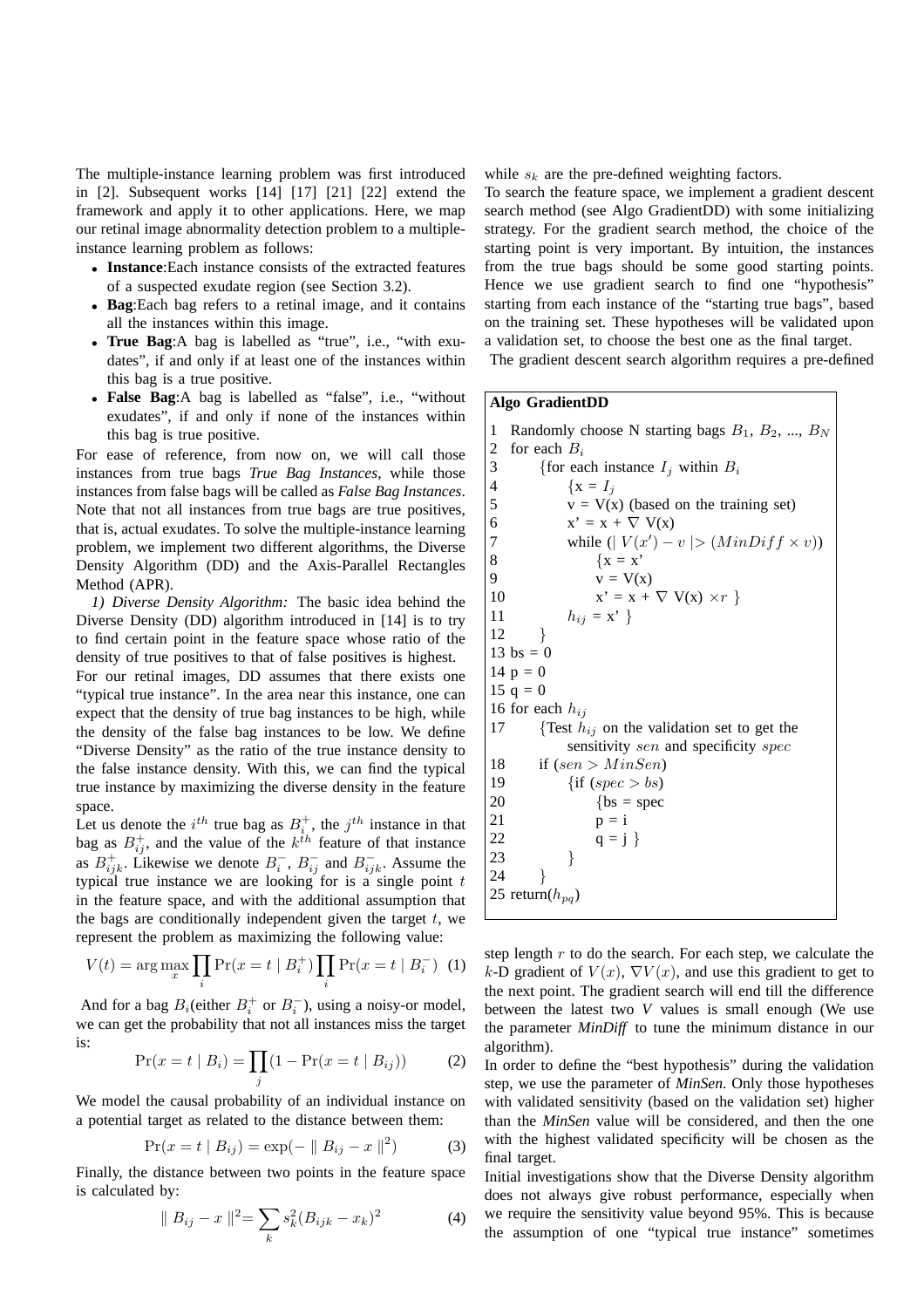

Fig. 5. Distribution of Instances in Feature Space

doesn't hold in the retinal images. Figure 5 shows the region occupied by the true instances. It is clear that the true instances occupies a rather large area, and the distribution within this area is almost flat.  $\frac{1}{1}$  So, the actual choice of a typical point in the feature space is rather arbitrary. Hence we also tried another MIL method, i.e., the Axis-Parallel Rectangles method[2] to solve our problem.

*2) Axis-Parallel Rectangles Method:* The Axis-Parallel Rectangles method (APR) for MIL was first introduced in [2]. The basic idea is to draw an axis-parallel rectangle in the feature space to cover at least one instance from all the true positive bags, and to exclude as many false positive instances as possible. Once we have constructed such a rectangle, it can then be used to judge whether a incoming bag is true positive or not.

Several algorithms to learn an axis-parallel rectangle for MIL problems have been developed in [2]. In this paper, we first modify the axis-parallel rectangle framework to fit our retinal image problem, and then implement a greedy shrinking algorithm to learn the rectangle. Before we describe our algorithm, we first introduce some definitions.

• **Allpos APR**: In the k-D feature space, we can draw a minimum sized axis-parallel hyper-rectangle that covers all instances from the true bags. We call this APR Allpos APR.

<sup>1</sup>Here we only show a 3D projection of the feature space, while the real feature space is at least 4D.

• **Shrinking Cost**: When we attempt to shrink an APR, the cost of each step  $s$  is calculated by:

$$
C(s) = \frac{Num of ExcludedTrueBagInstances}{Num of ExcludedFalseBagInstances}
$$
 (5)

Similarly, the value of 1/C can be defined as the **shrinking gain**.

• **Minimax APR**]: We can shrink the **Allpos APR** to get a minimum (maybe locally) APR that contains at least one instance of all true bags, which we call the Minimax APR. Here the "minimum" means along all the axis, any further shrinking will either exclude one true bag totally, or make the **shrinking cost** exceed a certain threshold.

Our target is to find one Minimax  $APR<sup>2</sup>$  in the feature space during the training. When a new image is obtained, we can decide whether it has exudates by judging whether each of its candidate exudate regions falls into the Minimax APR or not. Figure 6 shows an example of the learned APR on a set of real-life retinal images.

To get a Minimax APR, we applied an outside-in greedy shrinking strategy, shown as Algo APRShrink.

In Algo APRShrink, the *MaxCost* means the maximum cost we can allow to do the shrinking. If one shrinking step will cause the exclusion of one whole true positive image, we will set the shrinking cost as  $MaxCost$  also. Let m denotes the number of instances from the true positive bags, the time

 $2$ In general, there is no unique Minimax APR. In a high-dimensional space there will generally be many, which will generalize differently. The algorithm we used greedily picks one such.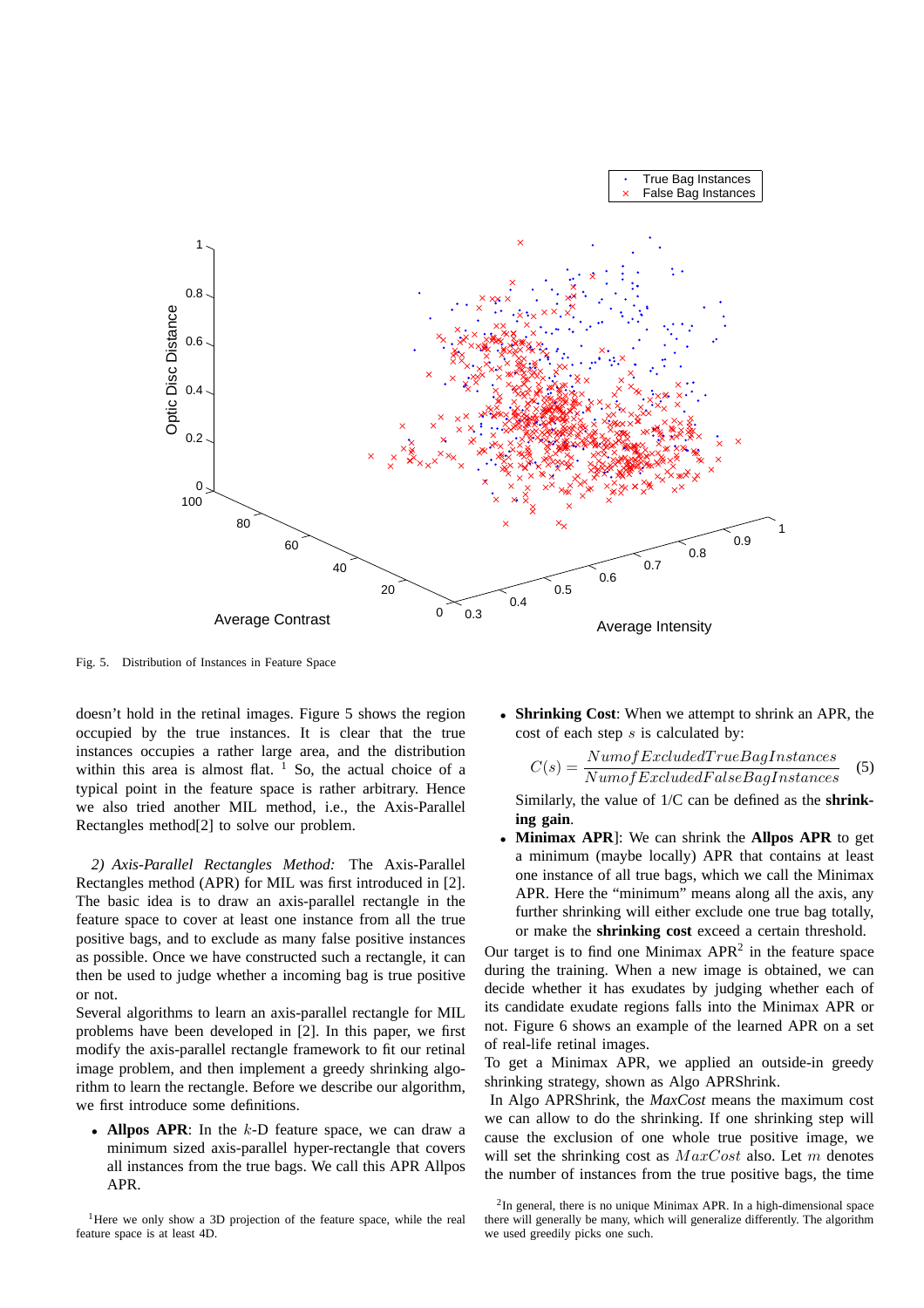

Fig. 6. Learned APR of Retinal Images

complexity of line 4 to 19 is  $\Theta(k \times m)$ , and if we maintain a matrix to record whether one instance is excluded or not, each shrinking operation will cost  $\Theta(k)$  time. So the time complexity of this algorithm is determined by the number of shrinking operations, which is determined by the step length of the shrinking.

Another way to do the APR shrinking is to shrink the APR by excluding one instance at a time, instead of with a certain step length. We adopted a fixed step-length strategy for simplicity and efficiency. Our investigation shows that even if we chose the step-length to be only 0.1% of the range of each axis, the Minimax APR can be obtained within seconds and produce a Minimax APR that obtains excellent results. This is because line 1 has reduced the whole feature space by about 1/3, as shown in Figure 6. Furthermore, many of the axis directions are quickly labelled as "unshrinkable" because the true instances are almost at the edges of the Allpos APR. All in all, we only need to deal with 4 to 6 directions (note that each axis has two directions) on average which makes the algorithm highly efficient.

*3) Dealing with Noisy Data:* As we have mentioned before, the retinal image data is very noisy. The noise comes in two forms: One is from the many false instances in both true bags and false bags. In addition, it is possible that due to human error, some bags have been labelled wrongly as "true"

bags. The existence of such *fake true bags* results in bad performances of the learning algorithms, especially the APR method. This is because such fake true bags tend to be very far from other true bags in the feature space. In other words, they serve to enlarge the generated APR greatly and hence reduce the effectiveness of the algorithm. The DD algorithms seem not too sensitive to the existence of such fake true bags, since we start the search from different starting points such that the local optimal introduced by the fake true bags could be removed during the validation step. To identify the fake true bags in the training data set, we define them as follows: **Fake True Bag (FTB)**: If one true bag can be removed from the Allpos APR by shrinking the APR along one axis direction, while no other true bag will be affected, and the shrinking efforts till the next true bag can exclude enough false instances (the **shrinking gain**  $q$  is beyond a given threshold), we call this true bag an Fake True Bag.

This motivated the step of FTB Removal before the APR shrinking, as a technique of *Outlier Rejection* (see Algo FTBRemoval).

In Algo FTBRemoval, *MinGain* is the pre-defined shrinking gain threshold. The detection and removal of FTBs does not increase the time complexity of the learning method we employed.

Finally, in a mature APR system, the processing of the images should include (1)Image pre-processing and feature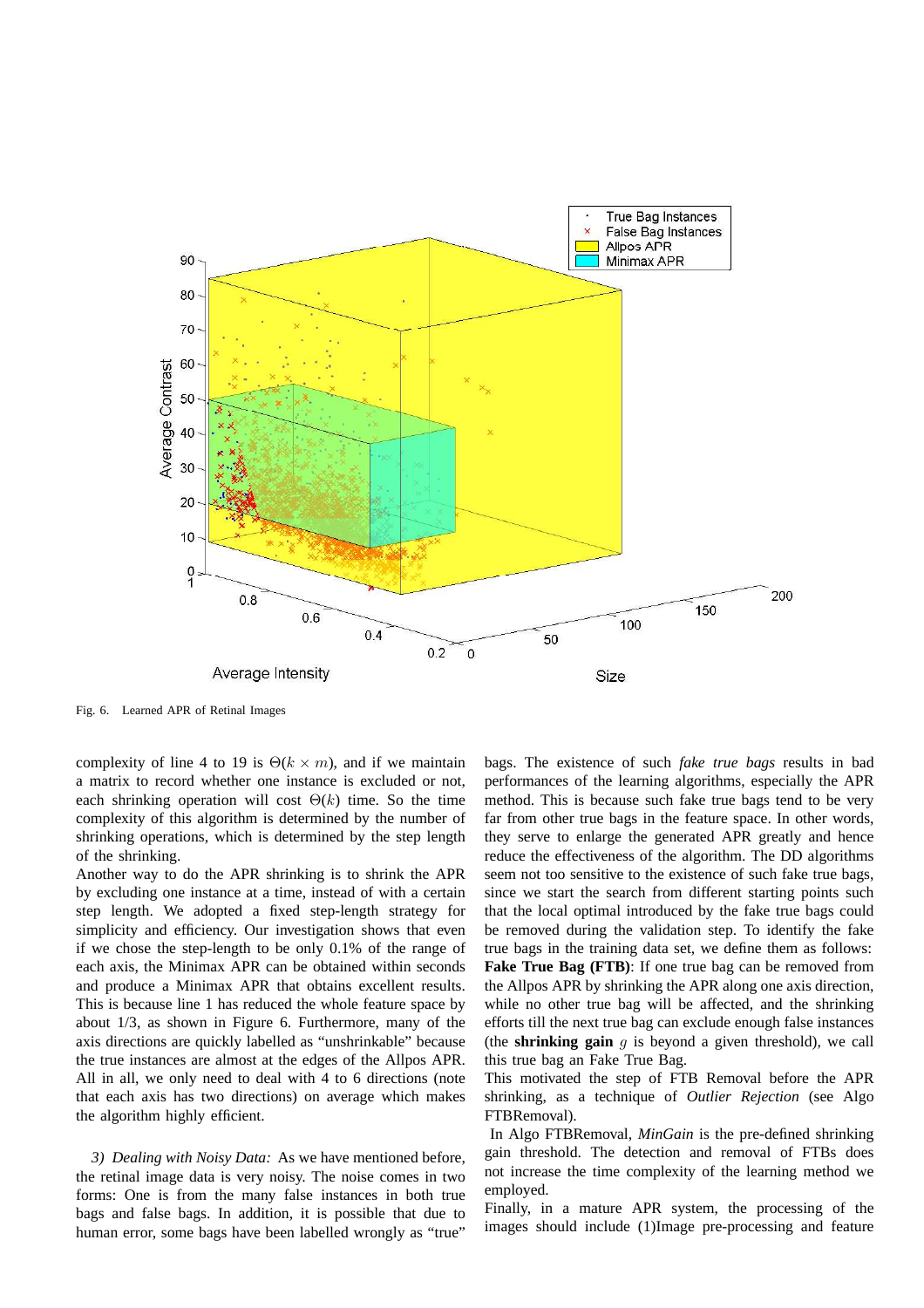**Algo APRShrink.** 1 draw the Allpos APR R for the training set 2 for  $(i = 0; i < k; i++)$ <br>3 set axis i as "shrink set axis  $i$  as "shrinkable" 4 while there exists axis  $i$  that is "shrinkable" 5 {for  $(i = 0; i < k; i++)$ } 6 c[i] = 0 7 for  $(i = 0; i < k; i++)$ 8  $\{if (c[i]=0)\}$ 9  $\{step s = shrinking R\}$ along ax i by one unit 10 c[i] =  $C(s)$ 11 if  $(C[i] > MaxCost)$ 12 set axis i as "unshrinkable" 13 } 14 } 15  $\log = \min(c)$  $16$  li = the one in c[i] corresponding to lc 17 if  $(lc < MaxCost)$ 18  $\{step s = shrinking R along ax li by$ one unit 19  $R \leftarrow s(R)$ 20 } 21 return(R)

# **Algo FTBRemoval.**

1 draw the Allpos APR R for the training set 2 for  $(i = 0; i < k; i++)$ 3  $g[i] = 0$ 4 for  $(i = 0; i < k; i++)$ 5 {step s = shrinking R along axis i till the second true positive bag is going to be excluded 6 if no other true positive bag is excluded during step s 7  $g[i] = 1/C(s)$ 8 if  $(q[i] > MinGain)$ 9  $R \leftarrow s(R)$  $10 \quad \}$ 11 return R

generation; (2)FTB Removal; (3)Using APRShrink to find one Minimax APR and (4)Detecting abnormalities in the new images using the learned Minimax APR.

The experiment results of the two algorithms above will be shown in section 4.

# IV. EXPERIMENT RESULTS

In this section we present the results of the experiments to evaluate our retinal image abnormality detection system. The experiments are carried out on a Pentium 4, 1.6 GHz processor with 256MB memory running Windows XP. All the algorithms are implemented using C++.

A set of 562 real-life retinal images are obtained from primary

health-care clinics in Singapore. The quality of these images varies greatly. Some of the images are blurred and overexposed while others are clear and distinct. Among these 562 images, 132 images have suspected exudates of which 31 are labelled by the human physicians as being "abnormal". These 132 images are used as the input data to our system, for training and testing.

We run our retinal image abnormality detection system by using a 10-fold cross validation method. For the DD algorithm, the data set is partitioned equally into 10 parts of which 6 parts are used as training set, 3 as validation set and the remaining 1 part is used as the testing set. While in other learning methods, we simply use 9 folds as the training set and the remaining 1 as the testing set. Within each fold, there are 3 to 4 true positive images (actually having exudates) and 13 to 14 false positive images. The process is repeated 10 times and the average accuracy is obtained. Two measures are used in our experiments: (1) sensitivity which is defined as the percentage of true positive images that are correctly detected, and (2) specificity which is defined as the percentage of detected negative images within the true negative ones. The calculation of sensitivity and specificity are based on the definition of *confusion matrix* in [4]. Note that both sensitivity and specificity are calculated within the output images from the original ADRIS system labelled as "with exudates". The ADRIS system obtained this image set by processing the original retinal images from the polyclinic and achieved the first-step result, which is 100% sensitivity and almost 25% specificity.

# *A. Effect of FTB Removal upon APR Method*

Here we test the effectiveness of using FTBRemoval to deal with outliers in the data. Figure 7 shows the results.

For the APR shrinking, we chose the MasCost to be



Fig. 7. Effect of FTB Removal in APR Shrinking Methods

100, and a step of excluding one whole true positive image from the APR during training will be considered as with shrinking cost of MaxCost. The parameters we simulated during this experiment include the step lengths within the APR shrinking (along different axis and directions) and the "exudate threshold". The exudate threshold is represented as the number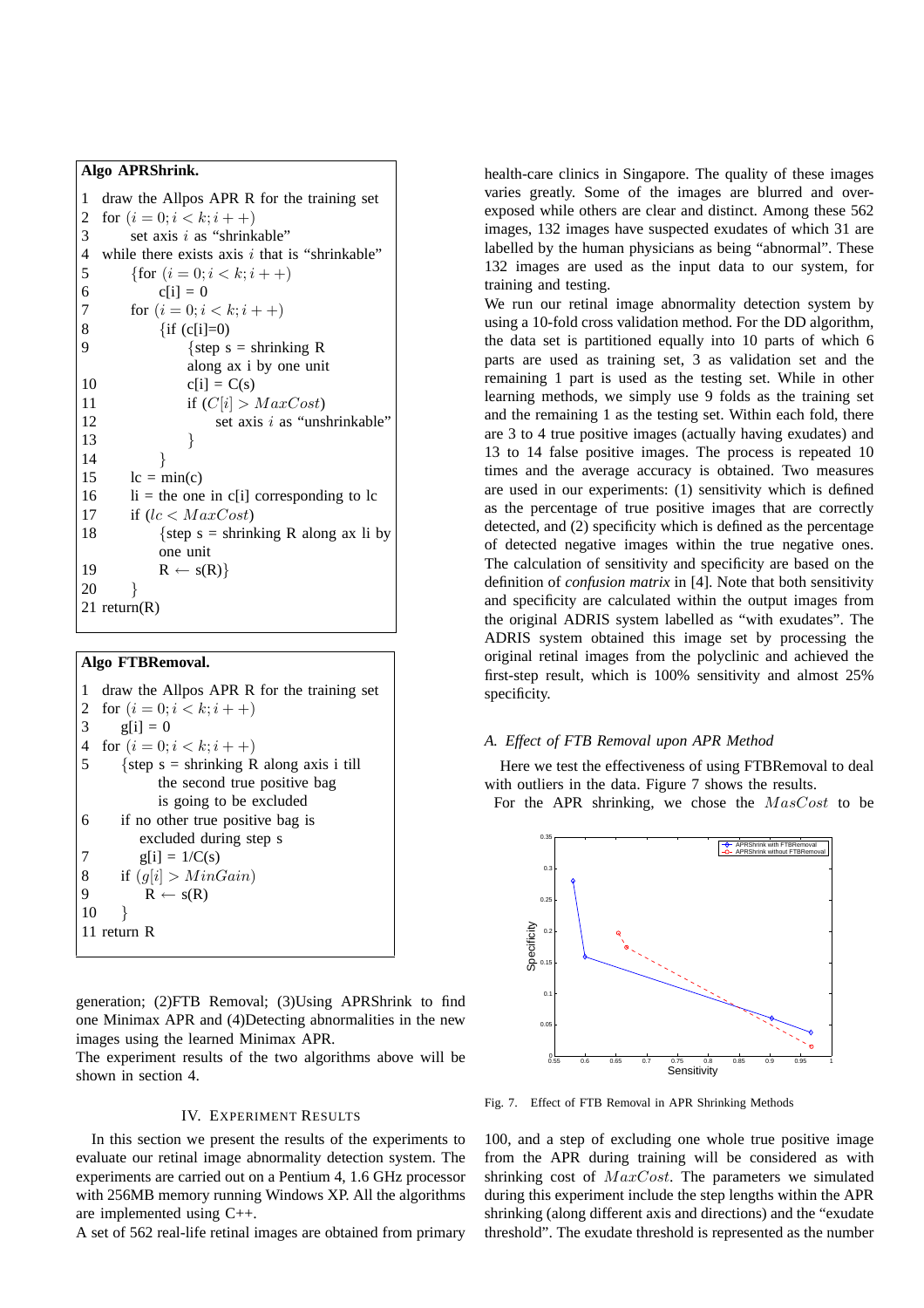of axes that one instance must satisfy during testing for it to be detected as a real exudate. To be more specific, if the exudate threshold is  $M$ , and one instance falls into the learned Minimax APR along no less than  $M$  axis, it will be judged as a true positive instance. Such a threshold roughly measures the probability of one instance being a true positive one. For both of the curves shown in Figure 7, the leftmost data points were obtained while "exudate threshold" was 6, and the other(s) were obtained while "exudate threshold" was 5. We have 6 features altogether for each instance. When the "exudate threshold" is fixed, we can change the shrinking step lengths along the axis to get several data points.

In our experiment, we chose the thresholds such like MinGain such that the FTB Removal only removes one bag from the true positive images, and such a removal is remained in the sensitivity result, i.e., we still consider this removed true positive image as one of the wrongly excluded true positive bag of our system. From the curves, we can observe that when the sensitivity remains quite high (beyond 80%) with the removal of the FTB, we can achieve a higher specificity at the same sensitivity than without FTB Removal. And at the point of sensitivity at 96.67%, FTB removal could get about 2% higher specificity. So if we want to keep sensitivity very high, the APR shrinking with FTB Removal is preferred.

#### *B. Diverse Density Search vs. APR Shrinking*

Also we tested the different MIL algorithms, i.e., the Diverse Density Algorithm and the APR Shrinking algorithm. Figure 8 gives the comparison of Diverse Density Search method, APR Shrinking with FTB removal and APR Shrinking without FTB removal.

For the gradient DD search, we use 6 true bags as the



Fig. 8. Comparison between Gradient DD Search and APR Shrinking

starting bags on each run, and the stopping criteria of the gradient search is that the difference between the two latest *V* values  $(V(x)$  and  $V(x')$  is within 0.1% of  $V(x)$ . Hence we can tune the parameter *MinSen* to get the curve of specificity vs. sensitivity. The GradientDD curve shows that the part with sensitivity below 80% is rather unstable, but since in medical implementations such a low sensitivity case is not quite preferred, we only focus on the part with sensitivity

beyond 80%. In this part, the gradient DD search generally beats the APR shrinking. Another point here is that the gradient DD search cannot get a stable result with sensitivity value higher than 95% in our experiment, while the APR shrinking methods can do a little bit better.

# *C. Comparison between MIL Methods and SVM*

To compare the MIL methods with non-MIL methods, we also tested SVM*light*<sup>3</sup> on our experiment data set. Figure 9 shows the comparison between gradient DD search and SVM*light*.

To do the training using SVM*light*, we tuned the parameter



Fig. 9. Comparison between Gradient DD Search and SVM*light*

*cost factor* to change the weights between positive and negative instances. More details about induction by SVM*light* and the *cost factor* could be found in [15]. In our experiment, we got the specificity vs. sensitivity curve by varying the *cost factor* from 20 to 45. We can observe that actually GradientDD and SVM*light* perform similarly. Because of this we are currently unable to conclude whether MIL methods outperform non-MIL methods for this problem.

# V. CONCLUSION

Multiple-Instance Learning has been shown to be an effective way to solve learning problems where the training examples are ambiguous, i.e., a single example object may have many alternative instances, yet only some of these instances are responsible for the observed classification of this object. For the first time, we tried to implement this method in the area of medical image mining, in particular, as an effective solution to abnormality detection in retinal images. Though MIL has been used to solve some other image mining problems before, there are some unique characteristics of medical images that require extra effort and some new techniques, like the extremely noisy data and the strict requirement of sensitivity. We implemented two approaches to MIL, Diverse Density and APR, to solve our retinal image mining problem. The experiment results suggest that some MIL methods, like

<sup>3</sup>SVM*light* is an implementation of Support Vector Machines (SVMs) in C. The source code, binaries and manuals could be found on the following website: http://svmlight.joachims.org/.